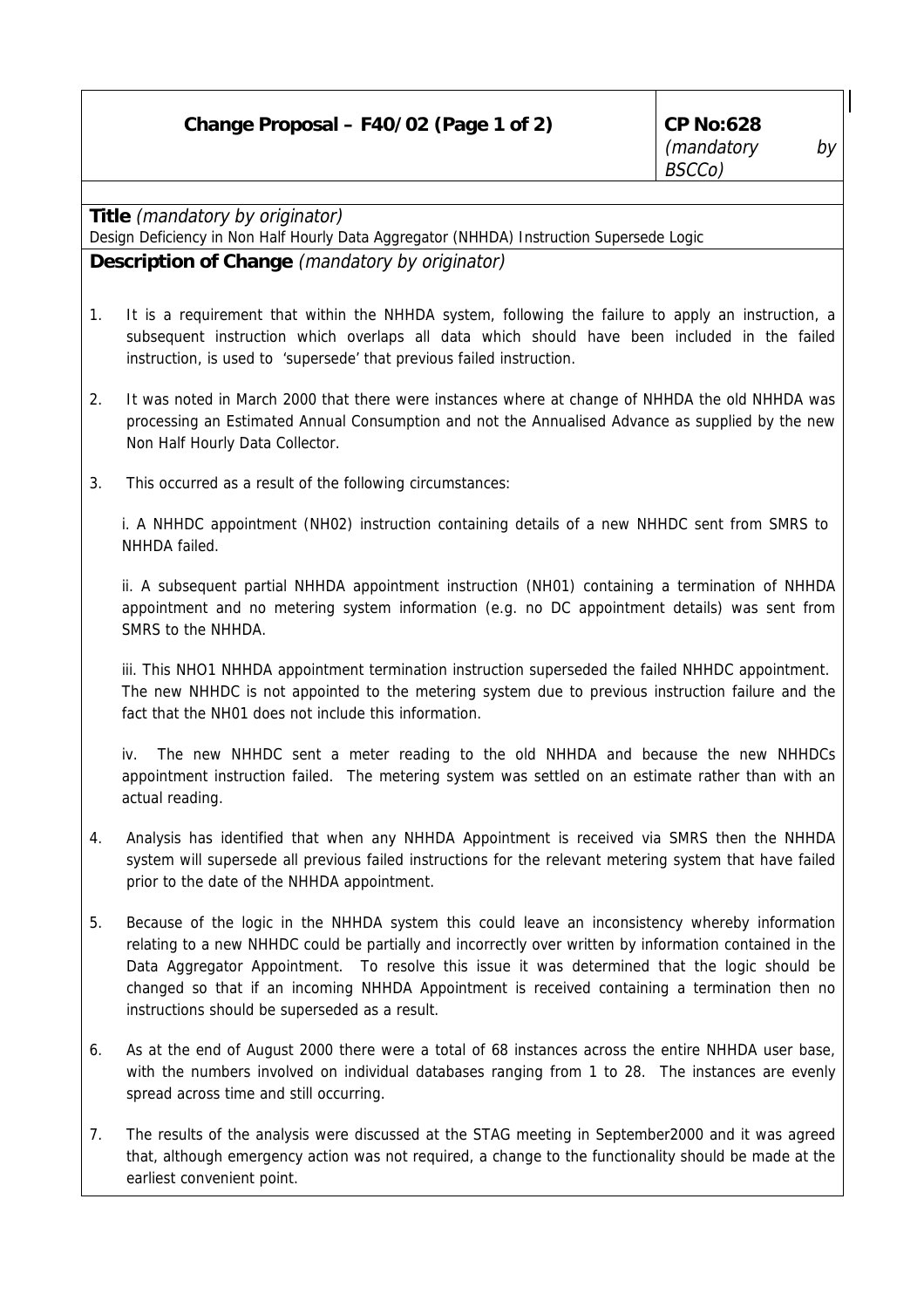## **Proposed Solution(s) (**mandatory by originator)

These following options were discussed at the Software Technical Advisory Group (STAG)

- 1. Do nothing The number of incorrect supersede Instructions will continue to grow and will have an impact on data quality and the accuracy of initial settlement, because the correct EAC/AA will not be used in aggregation.
- 2. Change the NHHDA Software. The solution discussed has been aired since March 2000 and is considered by STAG members to be the only practical change to make to the NHHDA software.

## **Justification for Change** (mandatory by originator)

Settlement will be more accurate because the latest AAs will be included in the settlement process.

The risk of introducing inconsistencies on the NHHDA database will be reduced.

There are operational issues at NHHDAs and Suppliers when aggregation results are inconsistent with expected results

**Other Configurable Items Potentially Affected by Proposed Solution(s) (optional** by BSCCo)

None

**Impact on Core Industry Documents** (optional by originator) None

**Related Changes and/or Projects** (mandatory by BSCCo) None